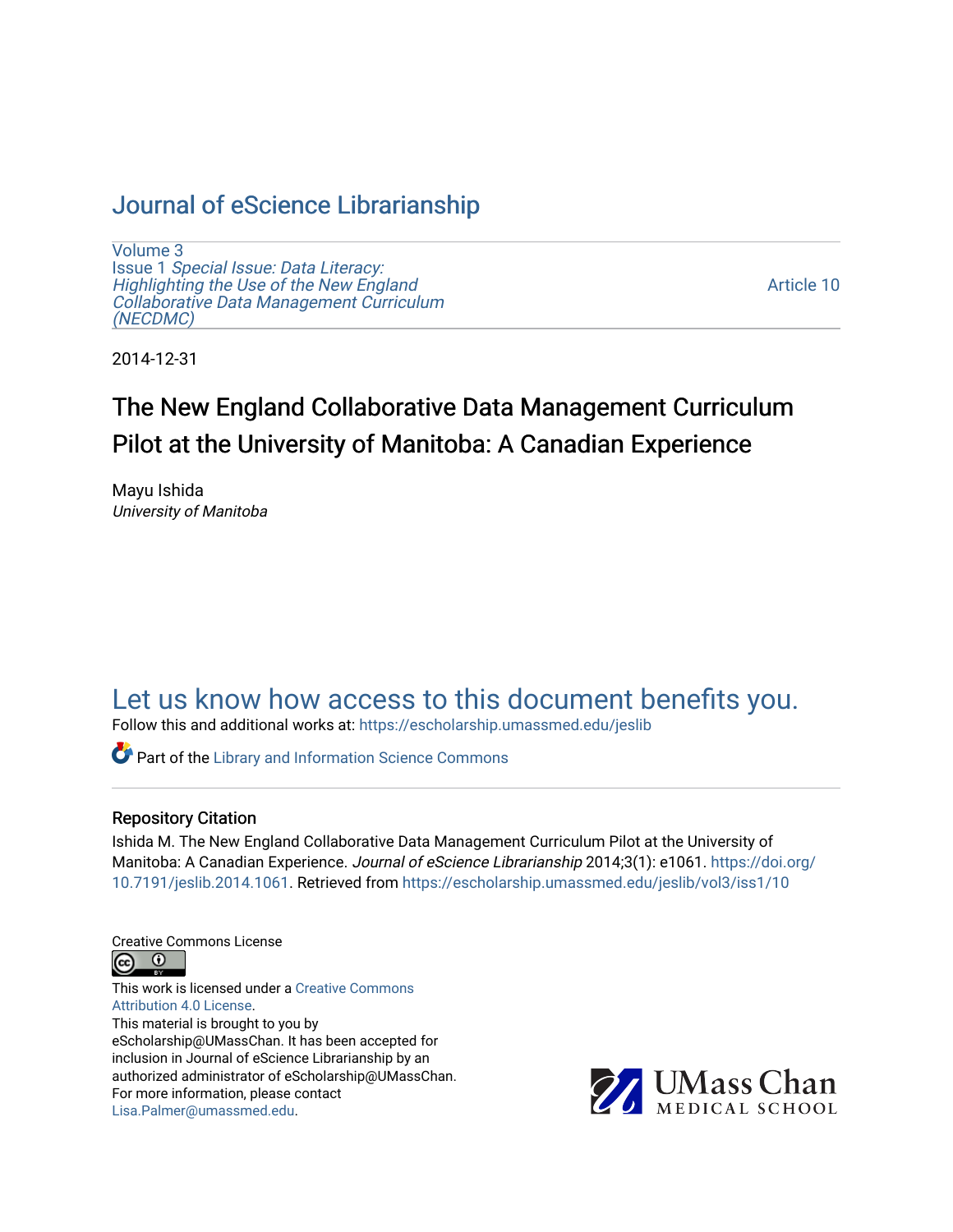

Journal of eScience Librarianship

putting the pieces together: theory and practice

### **The New England Collaborative Data Management Curriculum Pilot at the University of Manitoba: A Canadian Experience**

# Mayu Ishida

University of Manitoba, Winnipeg, Manitoba, Canada

# **Abstract**

Canada's federal funding agencies are following the directions of funding agencies in the United States and United Kingdom, and will soon require a data management plan in grant applications. The University of Manitoba Libraries in Canada has started planning and implementing research data services, and education is seen as a key component. In June 2014, the New England Collaborative Data Management Curriculum (NECDMC) (Lamar Soutter Library, University of Massachusetts Medical School 2014) was piloted and used to provide data management training for a group of subject librarians at the University of Manitoba Libraries, in combination with information about data-related policies of the Canadian funding agencies and the University of Manitoba. The seven NECDMC modules were delivered in a seminar style, with emphasis on group discussions and Canadian content. The benefits of NECDMC – adaptability and flexible framework – should be weighed against the challenges experienced in the pilot, mainly the significant amount of time needed to create local content and complement the existing curriculum. Overall, the pilot showed that NECDMC is a good, thorough introduction to data management, and that it is possible to adapt NECDMC to the local and Canadian settings in an effective way.

### **Introduction**

Canada's federal funding agencies are following the directions of other funding agencies in the United States and United Kingdom, and are expected to require a data management plan (DMP) in grant applications in the near future. A DMP is a supplementary document that describes how research results -- including datasets -- will be disseminated and shared in the proposed research program. At the University of Manitoba Libraries in Canada, we have started planning and implementing research data services, and education is seen as a key component. In anticipation of the new requirement, we hope to assist our researchers with data management plans and to prepare our librarians to address data management questions. In June 2014, the New England Collaborative Data Management Curriculum (NECDMC) (Lamar Soutter Library, University of Massachusetts Medical School 2014) was piloted and used to provide data management training for a group of subject librarians at the University of Manitoba Libraries, in combination with information about data-related policies of the Canadian funding agencies and the University of Manitoba. The Lamar Soutter Library of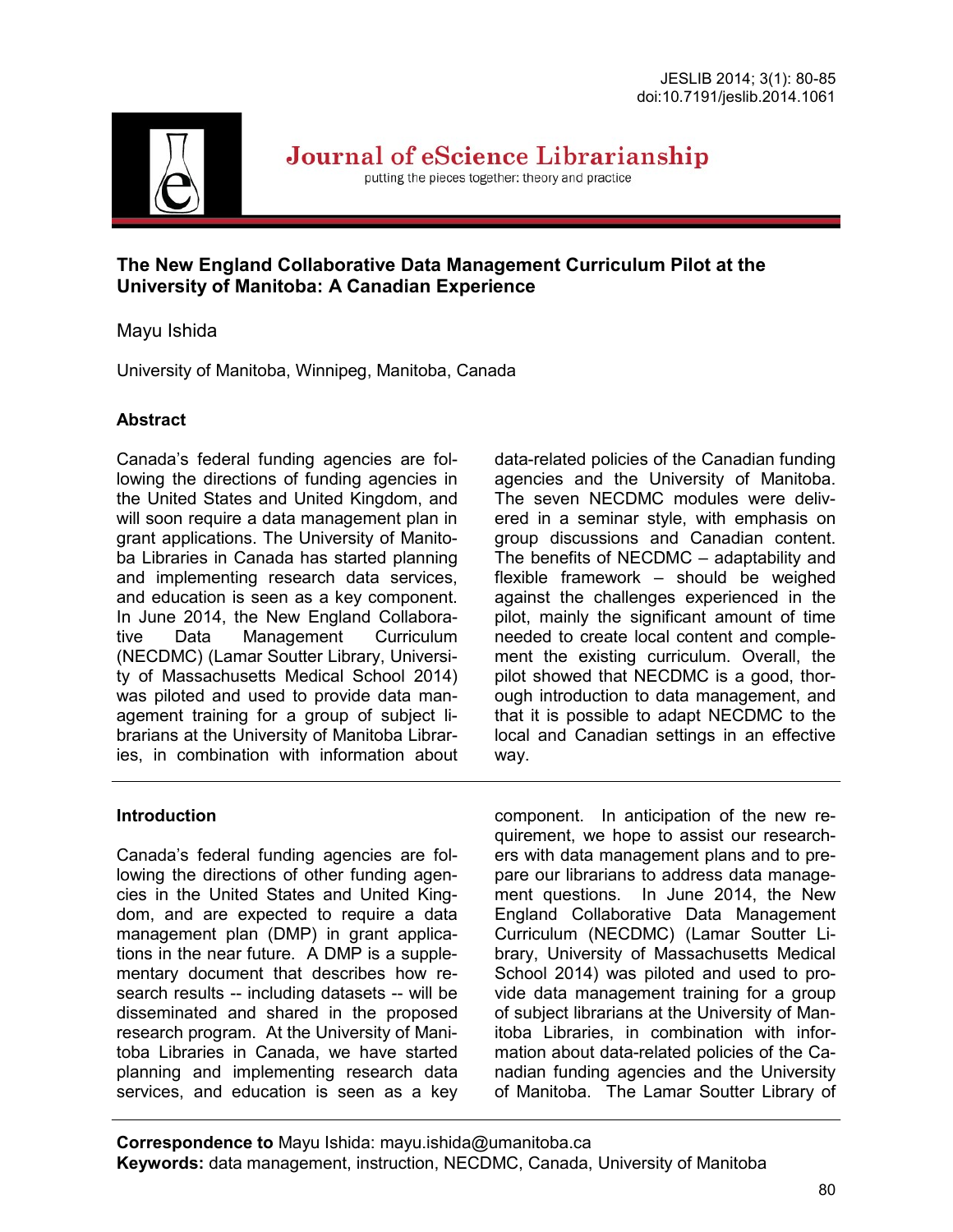University of Massachusetts Medical School in the United States has been leading the development of NECDMC with an increasing number of partners.

#### **Requirements of Canada's Federal Funding Agencies**

Canada has three federal funding agencies: the Canadian Institutes of Health Research (CIHR), the Natural Sciences and Engineering Research Council of Canada (NSERC), and the Social Sciences and Humanities Research Council of Canada (SSHRC). Together, they are referred as the Tri-Agencies, and currently none of them requires a DMP in their grant application processes. However, CIHR and SSHRC do have policies about depositing and archiving data sets in the reporting process. CIHR requires open access to bioinformatics, atomic, and molecular coordinate data from CIHR-funded projects at the publication of research findings (Canadian Institutes of Health Research 2012, 5.1.2). SSHRC requires that datasets from SSHRC-funded projects be preserved and made available to others within two years after the project completion (Social Sciences and Humanities Research Council of Canada 2012).

The Tri-Agencies are currently coordinating their policies about sharing and publishing research results, and will introduce the new Tri-Agency Open Access Policy in fall 2014 (Government of Canada Tri-Agencies 2013). In its draft, the new policy states that all peer -reviewed journal articles resulting from federally funded research must be made freely accessible within 12 months of publication (3.1). Furthermore, the SSHRC Executive Vice President stated in June 2014, "The Tri-Agencies and CFI [Canada Foundation for Innovation], in collaboration with Genome Canada, are proposing to develop a new policy, following developments in other countries, which would require all grant applications to include data management plans" (CIHR, NSERC, and SSHRC 2014, 15). It is anticipated that the Tri-Agencies'

DMP policy will be introduced as early as fall 2015, after its Open Access Policy takes effect.

#### **Institutional Policies at the University of Manitoba**

Since the Tri-Agencies plan to require DMPs in the near future, academic institutions in Canada are to prepare their faculty and students for the requirement, and to develop policies for data ownership, storage, and retention. At the University of Manitoba (UM), a working group was recently formed to develop institutional guidelines for data management, and a pilot of a secure file sharing system was conducted to offer UM researchers an alternative to free (but not secure) external services.

UM has not established data management guidelines, but it does have policies related to research data. The UM faculty member is granted the copyright of the work she has produced during her regular duties under the collective agreement (University of Manitoba and University of Manitoba Faculty Association 2011, Article 14), although it is not clear whether research data is a type of intellectual property covered under the agreement. On the other hand, the student should discuss with his supervisor(s) and agree upon the authorship of raw data from his thesisrelated research before starting a degree program (University of Manitoba Technology Transfer Office 2013, 2.11). If the student creates a database (i.e., data organized in an original format) from raw data, the copyright of the database is granted to the student (2.11).

The UM Office of Research Ethics and Compliance (OREC) suggests research IT practices including those of data backup and security; UM-affiliate researchers are encouraged to back up data frequently in multiple locations, and to avoid sharing data through systems such as Dropbox, Google Drive, and Gmail that are not controlled by the University (Mazak 2013, 2-3). Regarding data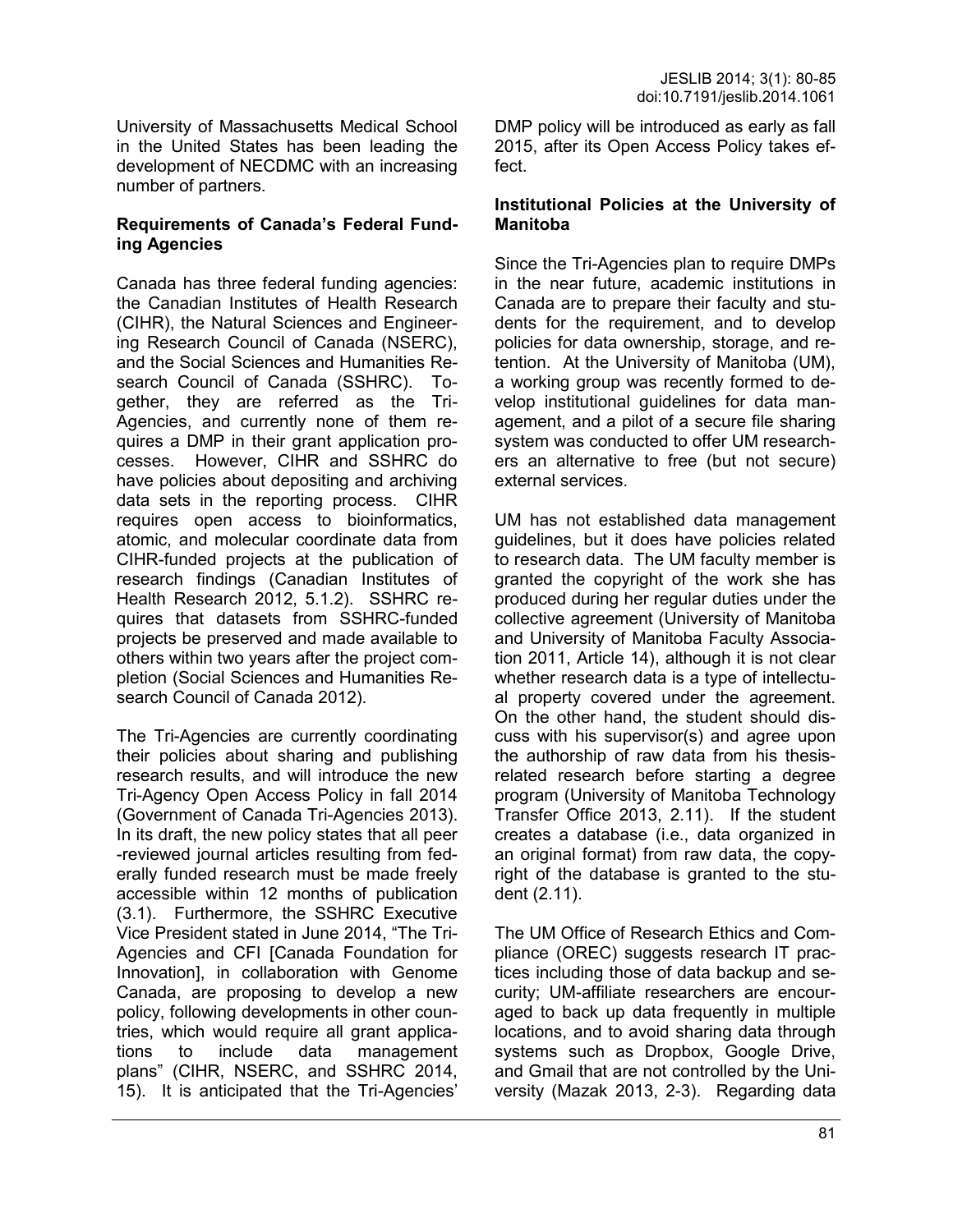retention, OREC states that "[c]onfidential data should be destroyed or rendered anonymous as soon as it is no longer necessary scientifically to link data with individual participants", and that "[a]nonymous data may be kept indefinitely" (University of Manitoba Office of Research Ethics and Compliance 2014, 5) while the Health Canada Food and Drugs Regulations sets the retention period of clinical data at 25 years (Health Canada 2004, C.05.012 (4)). Moreover, the administrative and financial records of a research grant should be retained for seven years after the grant completion (University of Manitoba Office of Fair Practices and Legal Affairs 2013, FINANCE-020).

#### **NECDMC Pilot at the University of Manitoba**

As the research services librarian, this author facilitated the NECDMC pilot at UM, providing data management training for eight subject librarians from the STEM fields. This group of participants was chosen because the departments in which they serve as liaisons are highly interested in data management. Additionally, since NECDMC was first developed for the STEM fields, the curriculum already included research cases related to the participants' subject areas. The purpose of the pilot was twofold: 1) To train the group of subject librarians in data management so that they would be equipped with enough knowledge to address a basic level of data management questions from faculty and students, and 2) To examine the NEC-DMC instructional materials to see how the materials could be adapted to our local and Canadian settings.

In the pilot, we covered the seven NECDMC modules. Module 1 gives an overview of data management issues and introduces a DMP framework, while the remaining modules (Modules 2-7) describe the six major aspects of a DMP:

- Module 1: Research Data Management Overview (major aspects of data management)
- Module 2: Types, Formats, and Stages of Data (what type of data will be created, how the data will be captured and processed)
- Module 3: Metadata (contextual details needed to make data meaningful to others)
- Module 4: Data Storage, Backup & Security (where and on what media the data will be stored, how the data will be backed up, how data security will be managed)
- Module 5: Legal & Ethical Consideration (how privacy and ethical issues in data will be addressed, who owns copyrights and other intellectual property rights regarding data)
- Module 6: Data Sharing & Reuse (what type of restrictions will be placed on data re-use, how access to data will be granted)
- Module 7: Repositories, Archiving & Preservation (what is the long-term plan for preserving and maintaining the data)

For each module, NECDMC provides a lesson plan, lecture slides, learning activities, and research cases on which the learning activities are based. For the pilot, the facilitator modified the existing materials to include local content, and also moved content about data documentation from Module 2 to Module 3 to cover metadata issues in one module. Before Module 1, the facilitator created "Module 0: Introduction" as an icebreaker to explain the pilot purpose and to ask the participants to share their data management experiences and questions.

The facilitator delivered the seven modules in a seminar style, and emphasized discus-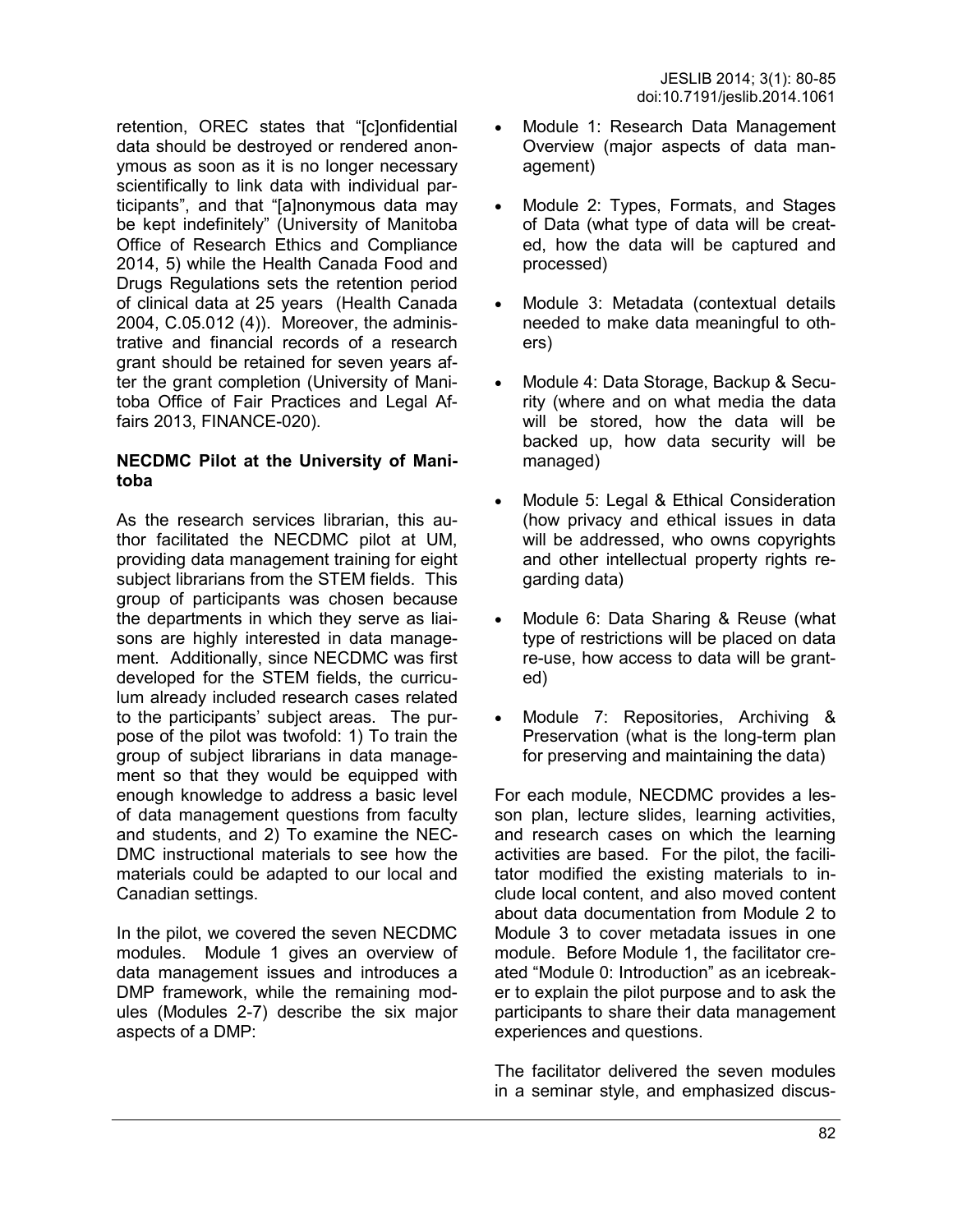sions based on research cases from NEC-DMC. Since we aimed to study the NEC-DMC materials and activities in depth, we scheduled a three-hour session for each module. The participants gave their feedback on each module by completing an evaluation form provided by the Lamar Soutter Library; the feedback will be used internally to offer better training in the future. Each session consisted of:

- Lectures (PowerPoint slides, Q&A): 60- 90 min
- Learning activities (group discussions): 45-60 min
- Module evaluation: 5-10 min
- $\bullet$  Break: 15-20 min

One to two sessions were delivered on one day, and it took five days over four weeks to complete the pilot.

The major challenge of this pilot was the amount of time required by both the facilitator and the participants. Each module was given three hours, and seven modules were covered. Each participant was asked to commit to 21 hours in class over four weeks to the pilot, whereas the participant was not required to spend time outside class because no homework was given. In addition to the 21 hours in class with the participants, the facilitator spent approximately 30 hours preparing slides, in-class activities, and local content as well as managing the pilot logistics.

#### **Adapting NECDMC to the Local and Canadian Settings**

While offering a comprehensive coverage of data management concepts and a variety of research cases from the STEM fields, NEC-DMC did not include information about data policies and regulations applicable to researchers in Canada. In the UM pilot, the US policies and regulations cited in NEC-

DMC were compared with Canadian counterparts to provide local and relevant information to the pilot participants. In addition to the policies of the National Science Foundation and the National Institute of Health mentioned in NECDMC, the policies of Canada's federal funding agencies were discussed in the pilot (cf. "Requirements of Canada's Federal Funding Agencies"). Regarding health science data, NECDMC refers to the US Health Insurance Portability and Accountability Act of 1996 (HIPPA) that concerns the management of personal health information. As the Canadian counterpart to HIPPA, the Health Canada Guidance for Records Related to Clinical Trials (federal regulation) and the Manitoba Personal Health Information Act (provincial regulation) were cited in the pilot.

In addition to information about the Canadian policies and regulations, UM institutional policies relevant to data management were studied in the pilot. It was challenging to locate these institutional policies because they were under different offices at UM. The facilitator was also a new UM employee and not yet familiar with the functions and policies of these offices. She gained the knowledge of the institutional structure and policies by searching the UM website and speaking with colleagues. She then reviewed and summarized each of the identified policies (cf. "Institutional Policies at the University of Manitoba").

It took approximately 10 hours to research the institutional policies as well as the regulations and funding agency policies. Although it was time-consuming, the facilitator was able to provide content local and relevant to the pilot participants.

#### **Reflections of the Pilot Facilitator**

Due to the small number of the pilot participants and the large amount of time assigned to the pilot, the facilitator was able to include two to three active learning strategies in each module such as Think-Pair-Share ses-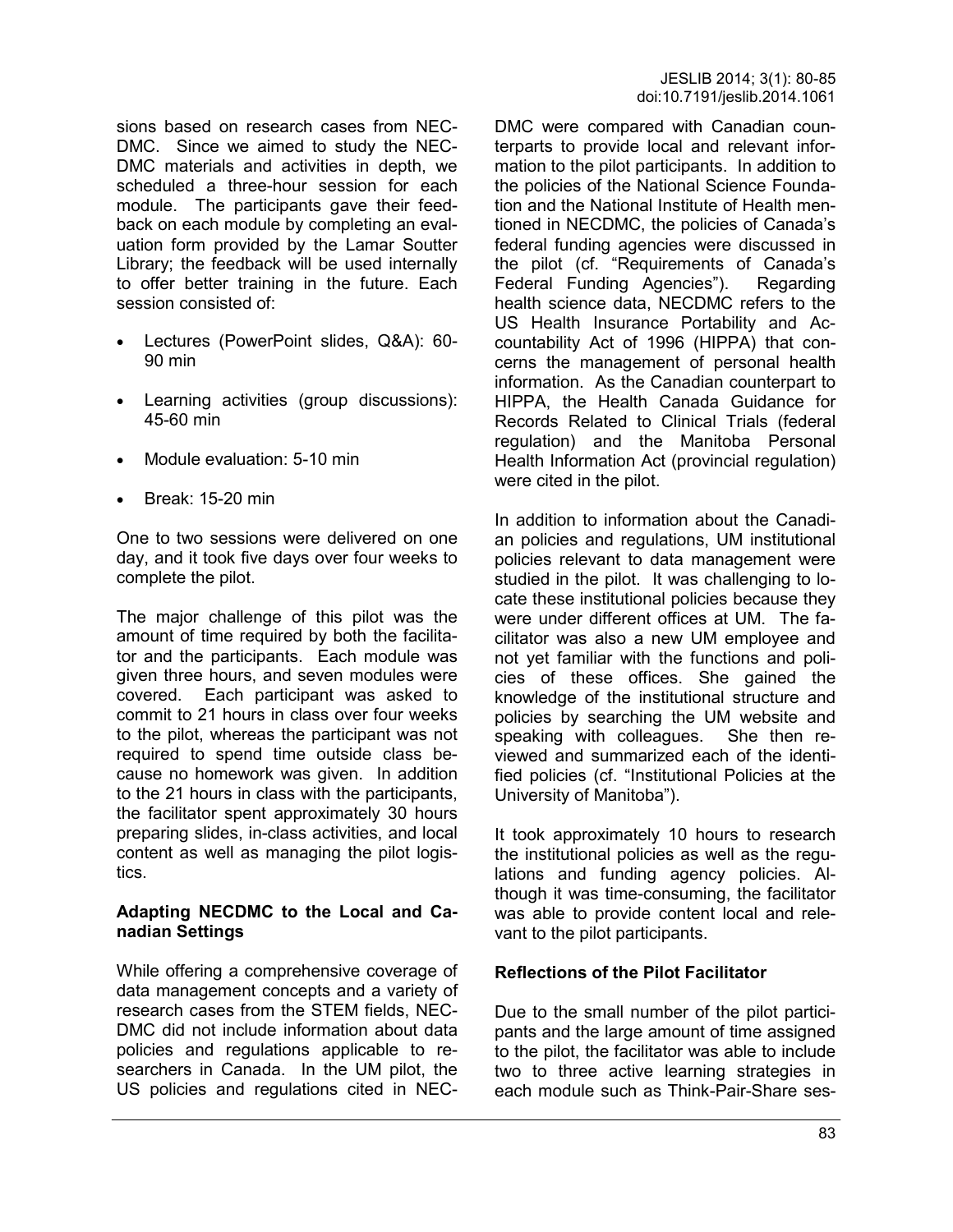sions (Allen 2014) and group discussions based on NECDMC research cases. The participants come from similar backgrounds (subject librarians in the STEM fields), and the research cases selected for the pilot were relevant to their subject areas. Furthermore, they had known each other as colleagues prior to the pilot. These factors probably contributed to the participants' interactions and reflections in class, in addition to the use of active learning strategies.

To make NECDMC relevant to the participants' liaison roles, the facilitator asked how the NECDMC materials could be adapted to their instruction settings. Since library instruction is usually given in one-shot sessions, we discussed how Module 1 (Research Data Management Overview) would be modified into such an instruction session to introduce data management issues. In particular, the short video from Module 1 (*Data Sharing and Management Snafu in 3 Short Acts* 2012) would be used as a fun introduction for students who do not have prior data management knowledge.

While it is beneficial that each NECDMC research case describes the context of data management issues in details, reading and comprehending the details in class took ten to fifteen minutes for certain research cases. The reading could have been assigned as homework, in order to have more time discussing data management solutions in class. Since the research cases did not come with an "answer key", the facilitator tried her best to provide model answers, but would have appreciated such an answer key provided with the curriculum.

Further training in data management should be provided to meet the library staff's needs. Nonetheless, to become more familiar and confident with the data management practices, it is helpful to start applying the practices. For example, we can start simple with conventions for file and directory naming. Since UM librarians are strongly encouraged to undertake research, they have an opportunity to apply the practices in their research and scholarly communication. If they can build data management skills in their own research, then they will likely gain confidence in assisting faculty and students with data management.

#### **Conclusions**

Because of NECDMC's flexible framework, it was relatively easy to add local content and adapt the existing curriculum to the local and Canadian settings. Nonetheless, the benefit of NECDMC – adaptability – should be weighed against the challenges experienced in the pilot. While the facilitator was able to avoid creating instructional materials from scratch and save time by using NECDMC, it still took her a significant amount of time to create local content. Furthermore, it required a serious time commitment from the participants to cover the seven NECDMC modules. As each NECDMC module is selfcontained, data management trainers can better accommodate the time constraints and learning needs of learners by teaching select NECDMC modules or offering the concise versions of the modules.

Based on the NECDMC pilot experience, the UM Libraries are planning to extend data management training to librarians in the health sciences, social sciences, and humanities. It is expected to take less time to prepare for the next round of training because the local and Canadian content was created in the first round/pilot. Depending on the time constraints and learning needs of learners, only select NECDMC modules will be taught in the second round. To complement NECDMC with more local content, guest speakers may be invited from the University offices relevant to data management (e.g., grants, ethics, legal councils, copyright, records management, IT). Moreover, this author customized the DMP template from NECDMC with references to the UM policies (Ishida 2014) and used it to illustrate major aspects of data management in her scholarly communication workshop for graduate students. She plans to use the custom